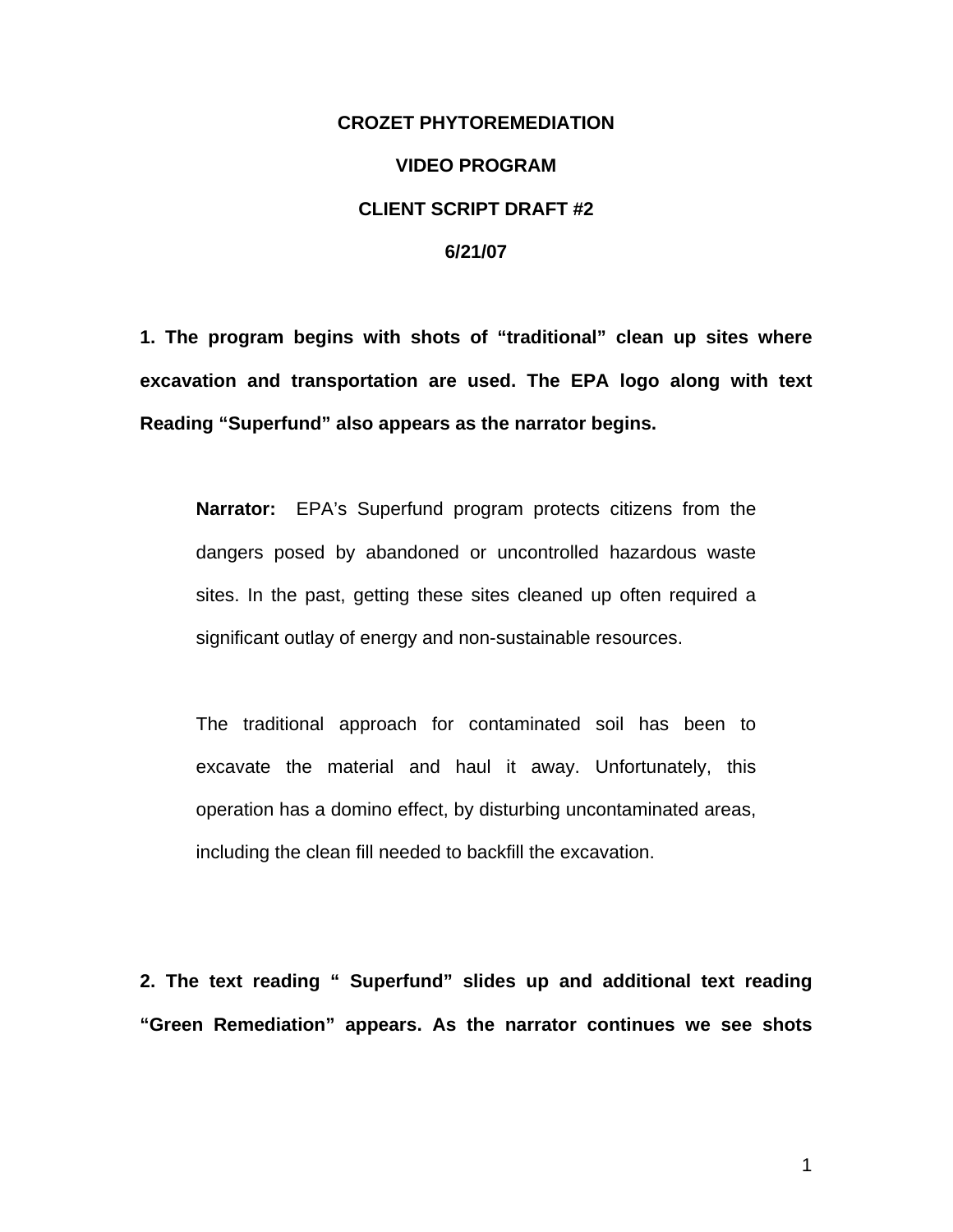**where Green Remediation is being utilized including Phytoremediation, Bioremediation, Biosolids Recycling, and Native Plant Revegetation.** 

**Narrator:** Now EPA has introduced a Green Remediation initiative for these sites that considers the environmental effects of the remedial strategy early in the process, and incorporates options to maximize the net environmental benefit of the cleanup. From the selection and design of the remediation technology, to the management of on site activities, to the use of energy conservation and alternative sources of clean energy, Green Remediation helps save natural resources and taxpayers money.

**3. Shots of Crozet, VA and workers unloading plants at the site are shown as the narrator continues.** 

**Narrator:** Outside the small Virginia town of Crozet, EPA is doing just that, by using phytoremediation to remove arsenic contamination from a residential property. Phytoremediation uses specially selected plants to remove or reduce the risk of contaminants in the soil, water, sediments, and air.

The 2 acre site, a former orchard, is contaminated with arsenic which is a by-product of pesticide application on fruit trees.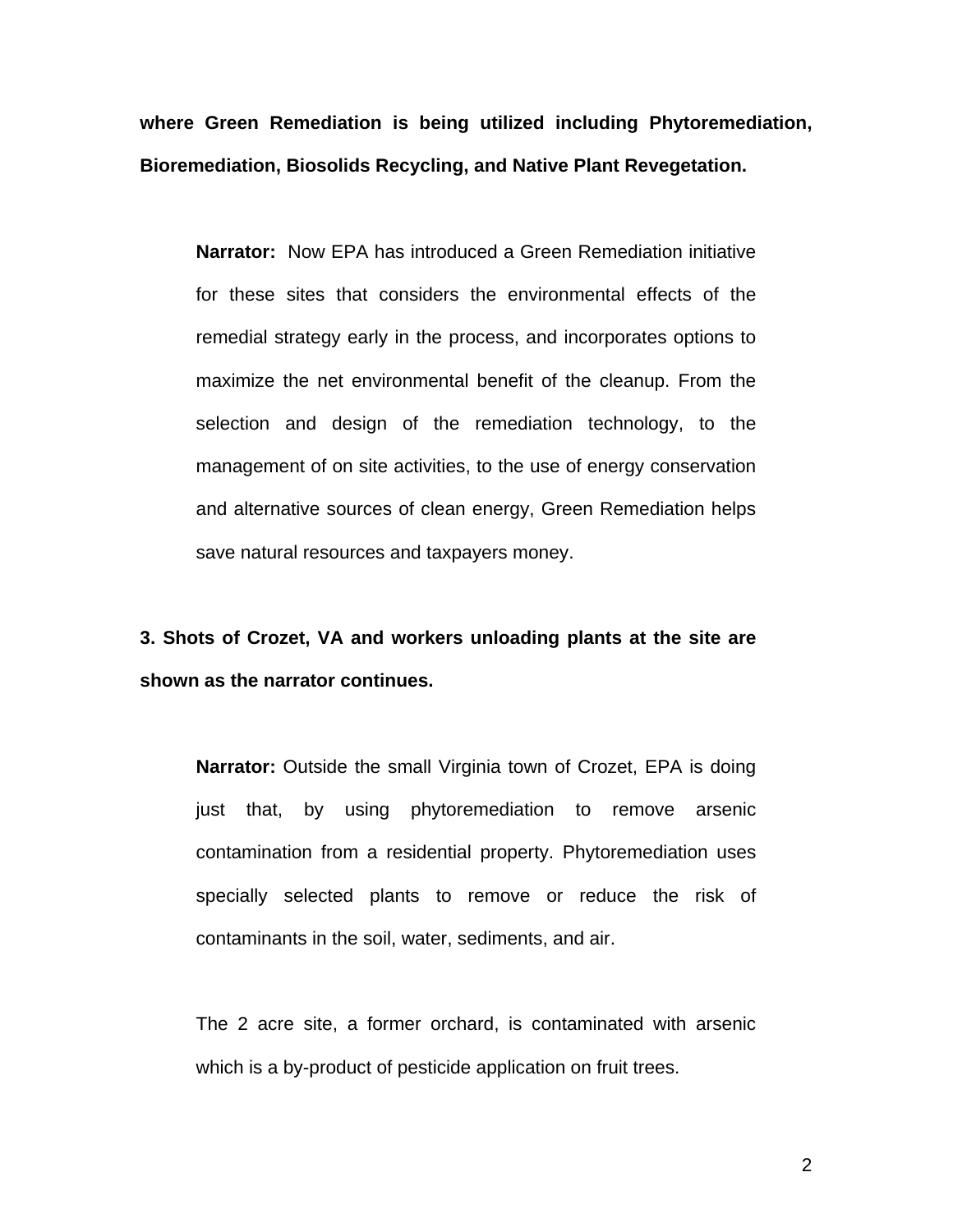**4. USEPA Region 4 OSC Myles Bartos is introduced. While Myles explains some of the sites history we see archival black & white footage of pesticides being applied to trees.** 

**Myles Bartos:** Prior to 1972 there was legal application of pesticides, lead arsenates, DDT, DDE and DDD. EPA banned them in 1972. However, there's a lot of orchards that still had their product on the soils. And since then, a lot of these orchards have been sold off and developed into residential properties.

Arsenic doesn't break down like DDT, DDE and DDD does, so that is a little more pervasive in sticking around. It's not very mobile so it actually stays in place where it is. And that's actually helping us because we don't have to go chasing it to deep depths. Essentially the top roughly zero to six inches are contaminated.

**5. Shots of residents walking on the contaminated property are shown along with shots of the crew handling the plants as the narrator continues.** 

**Narrator:** The contaminated areas of the hillside are accessed by adults, children and pets on a daily basis. Because Arsenic is a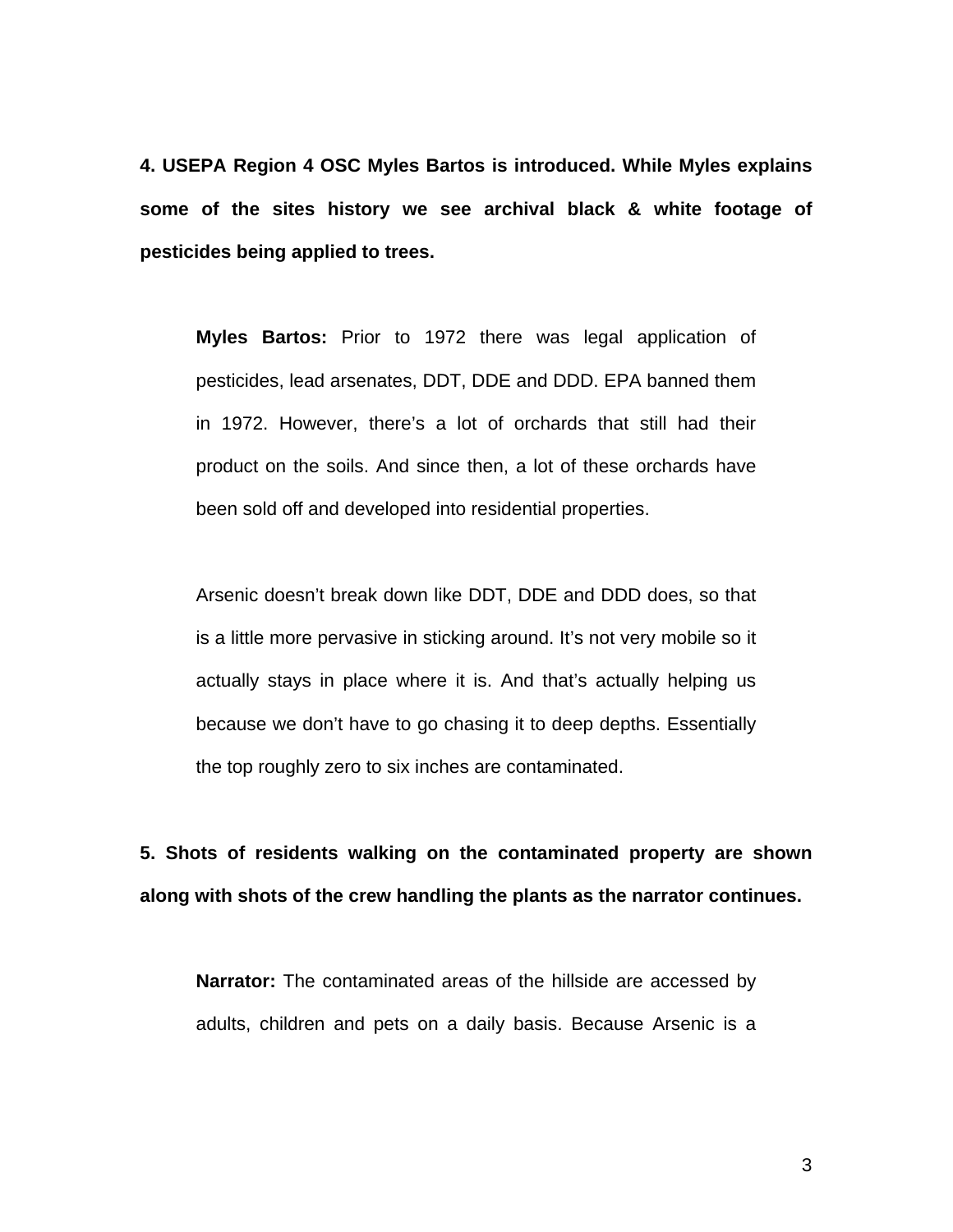known carcinogen, mutagen, and is detrimental to the immune system, the soil needed to be cleaned up.

Phytoremediation was chosen because if conditions are favorable, the technology can be effective, while having minimal impact on existing topography and the ecosystem. Phytoremediation is also considered an In-Situ, or in place remediation approach, which means the contaminated media isn't transported off site. And since plant cultivation and harvesting are relatively inexpensive processes, phytoremediation has significant cost saving advantages compared to traditional clean up methods.

## **6. Scott Fredericks, a Biologist with USEPA/ERT is introduced. As Scott speaks we see shots of a traditional excavation remediation.**

**Scott Fredericks:** Superfund has been around 25 years. We've learned a lot about, if you dig and haul, it's a very energy-intensive operation. You have huge equipment that takes a lot of money to operate. Instead of bringing in a lot of heavy equipment, being very disruptive knocking down all these trees, hauling off all this dirt and putting it someplace else, and then trying to find some clean soil to bring back in here, they're trying to do an In-Situ extraction using these ferns.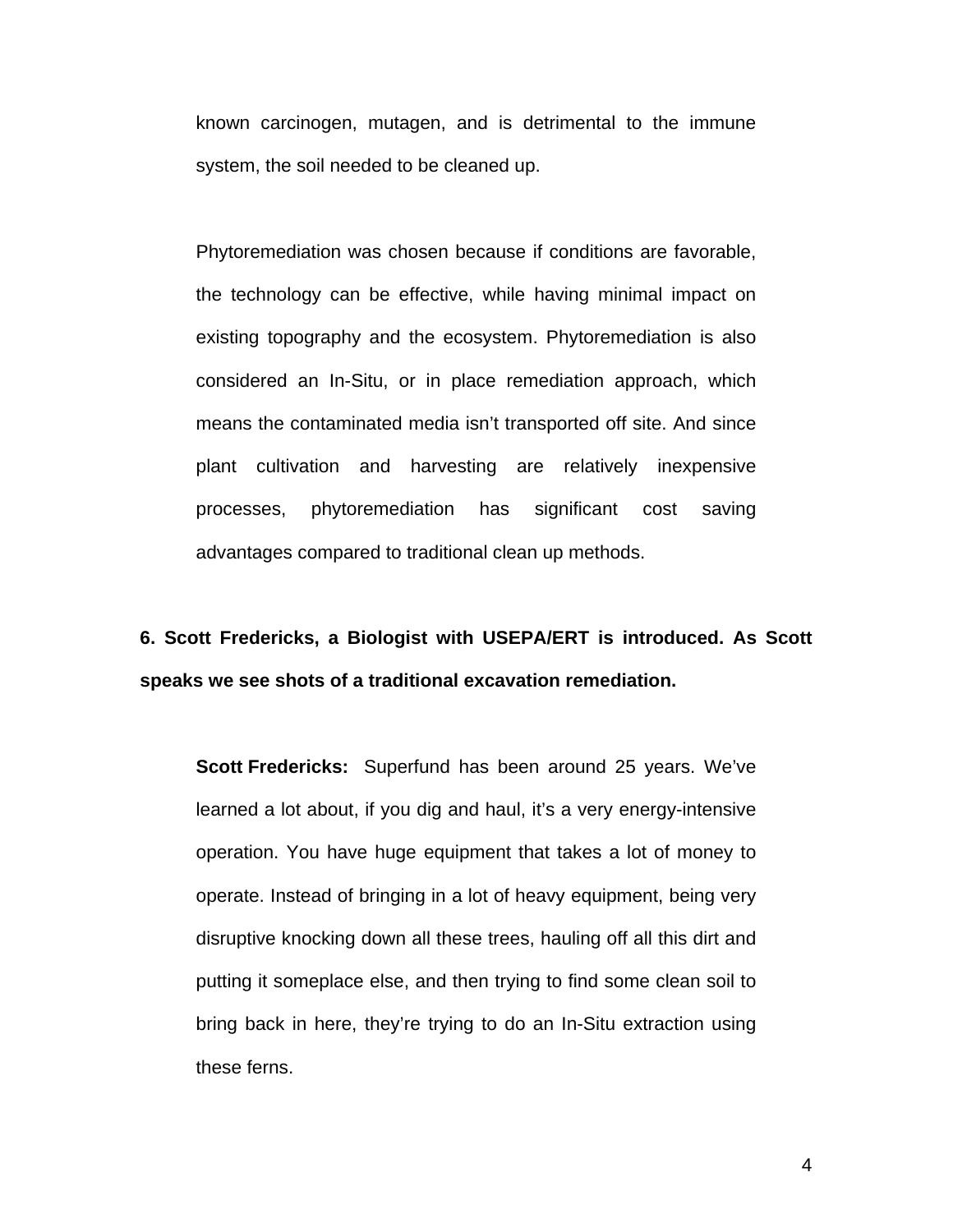## **7. Close up shots of the ferns are shown as the narrator continues.**

**Narrator:** The ferns being planted were developed at the University of Florida and licensed to Edenspace, a leader in the use of plants for environmental protection and renewable fuels.

**8. Dr. Michael Blaylock of Edenspace Systems Corporation is introduced. Shots of the ferns along with an animated graphic depicting how the plants remediate the arsenic are shown as Dr Blaylock and the narrator continue.** 

**Michael Blaylock:** We've done a lot of work looking at different plants and their ability to accumulate arsenic. And we found that really only ferns in this particular genus – Pteris ferns – accumulate arsenic. And they take up arsenic to a very high concentration. They tolerate high arsenic concentrations in their leaves and they do a remarkable job of extracting it from the soil.

**Narrator:** In fact, the hyper-accumulating 'Victory' variety of Pteris vittata (terrace vit-tah-ta) sold by Edenspace, under the label Edenfern, holds concentrations greater than 200 times more than other plants tested for Arsenic phytoremediation, and is adaptable to conditions in a variety of climates.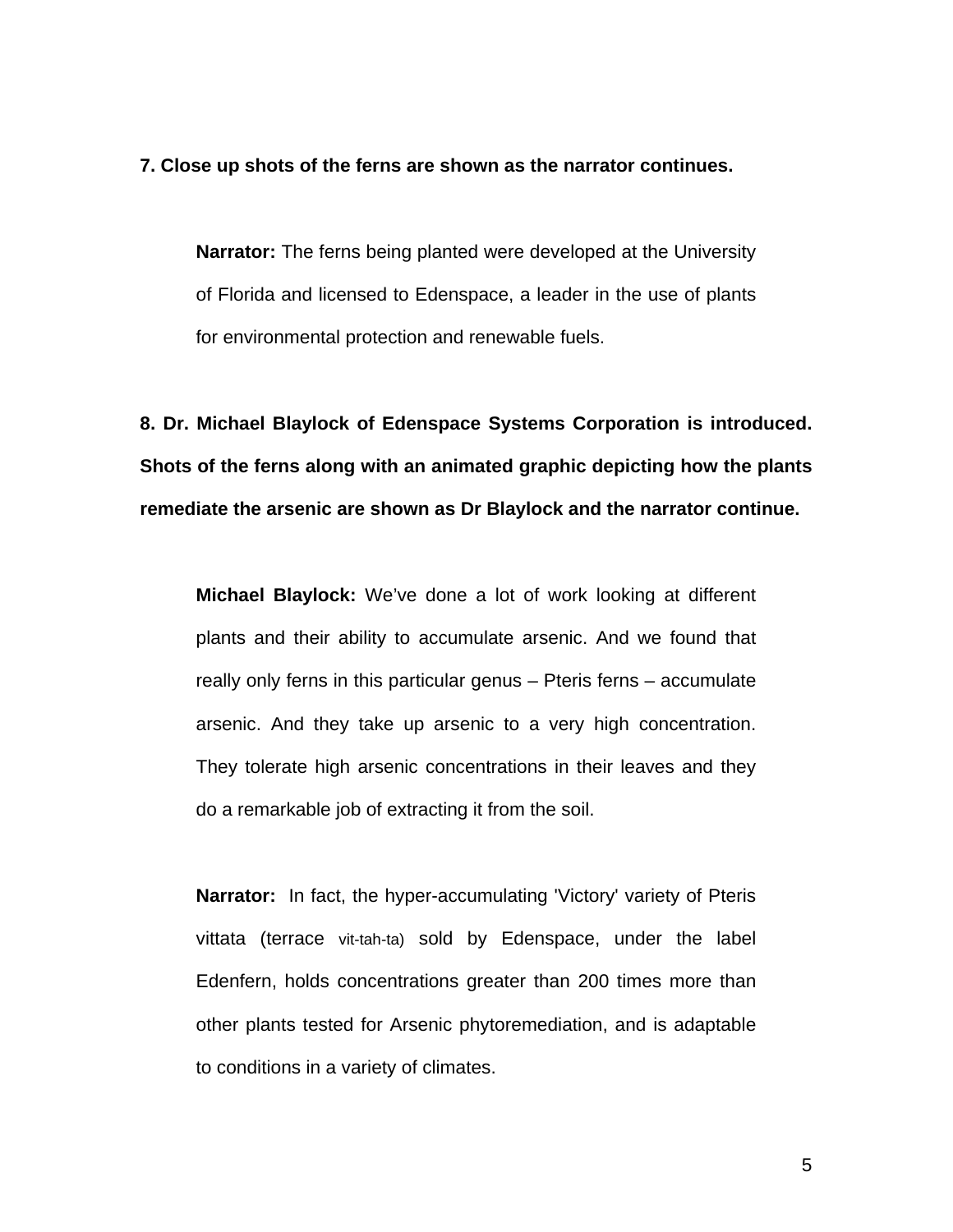**9. Shots of the property owner, Jim Dugan, walking on the property and watering the ferns are shown as the the narrator and Jim explain.** 

**Narrator:** USEPAs relationship with the property owner also helped in choosing phytoremediation.

**Jim Dugan:** I feel a real close connection to the property. And I wanted to be at the property sort of like if you have a patient in the hospital. You want to be there with that person. And I consider this land my responsibility, and I have been able to work with the EPA members. They're really friendly and they don't mind my so-called interference.

**10. Shots of site preparation and planting are shown as the narrator, Michael Blaylock, and Myles Bartos continue.** 

**Narrator:** Getting the job done is relatively simple. Areas of the hillside with elevated levels of arsenic were mapped into 30 by 30 foot plots, then tilled to a depth of approximately four inches.

**Michael Blaylock:** The goal here is to be able to optimize plant growth. Because if we get the plant roots to develop well, and get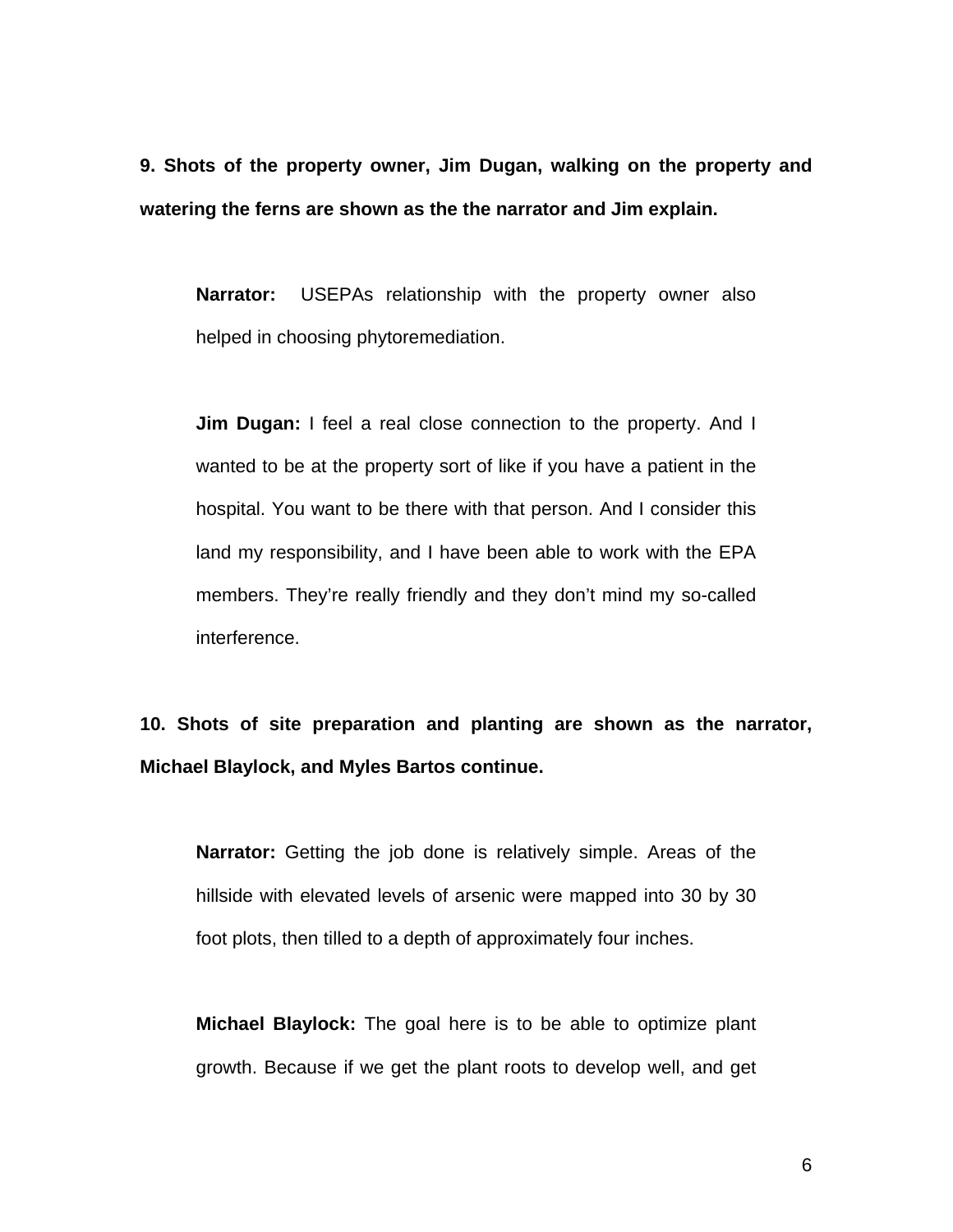the plants to grow well, they will take out more arsenic from the soil. So we want to do everything we can to prepare the site and to try to optimize the plant growth.

**Myles Bartos:** We did soil composition testing to see what sort of nutrients we need to apply. In this case we did a very mild nitrogen-based fertilizer, slow-release formula, put a little lime in to neutralize some of the soil. Once we do that, we lay down landscape fabric, and cut holes in it in a one square foot area. And in this particular case you're doing 30 X 30 grids.

**Michael Blaylock:** Then we transplant the ferns in. And from then on out it's a matter of keeping them wet until the roots get established in the soil. And providing the shade that they need in an environment like this, that's easy because of the trees.

**Narrator:** In the few areas where direct sunlight could reach the ferns, 60% shade cloth was placed over the plot to improve plant growth.

**11. Shots of the team putting together the irrigation system are shown as the narrator and Myles Bartos explain.**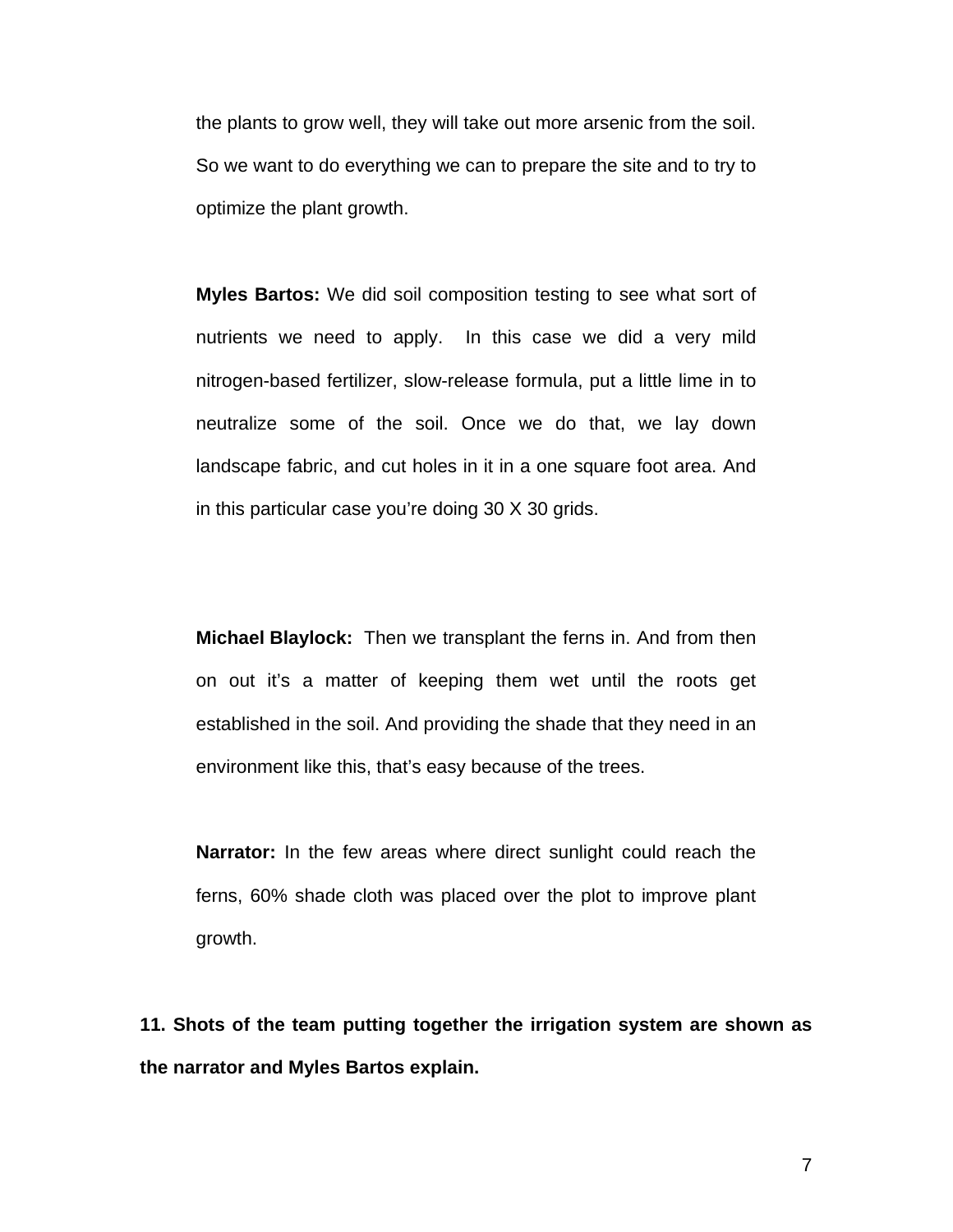**Narrator:** For irrigation, the plots were divided into two systems. The first system utilizes a spring at the top of the hill close to the residence which gravity feeds into a storage tank, which in turn gravity feeds the fern plots.

**Myles Bartos:** The other half we're going to use a solar panel pump to pump up and let it gravity feed down to holding tanks to feed the plants, to keep in moisture. You can't water them too much.

**Narrator:** A low pressure drip tape irrigation system was installed to deliver fresh water to the ferns during dry spells. During periods of adequate rainfall, water from the spring will be diverted and recovered into the storage tanks for later use.

**12. Additional shots of the crew prepping, planting, and watering additional plots are shown as the narrator continues.** 

**Narrator:** The ferns will be grown for approximately five months or until night temperatures drop below freezing and plant growth and biomass production ceases. The fern biomass will be harvested, and then sampled for arsenic content. Because arsenic levels in the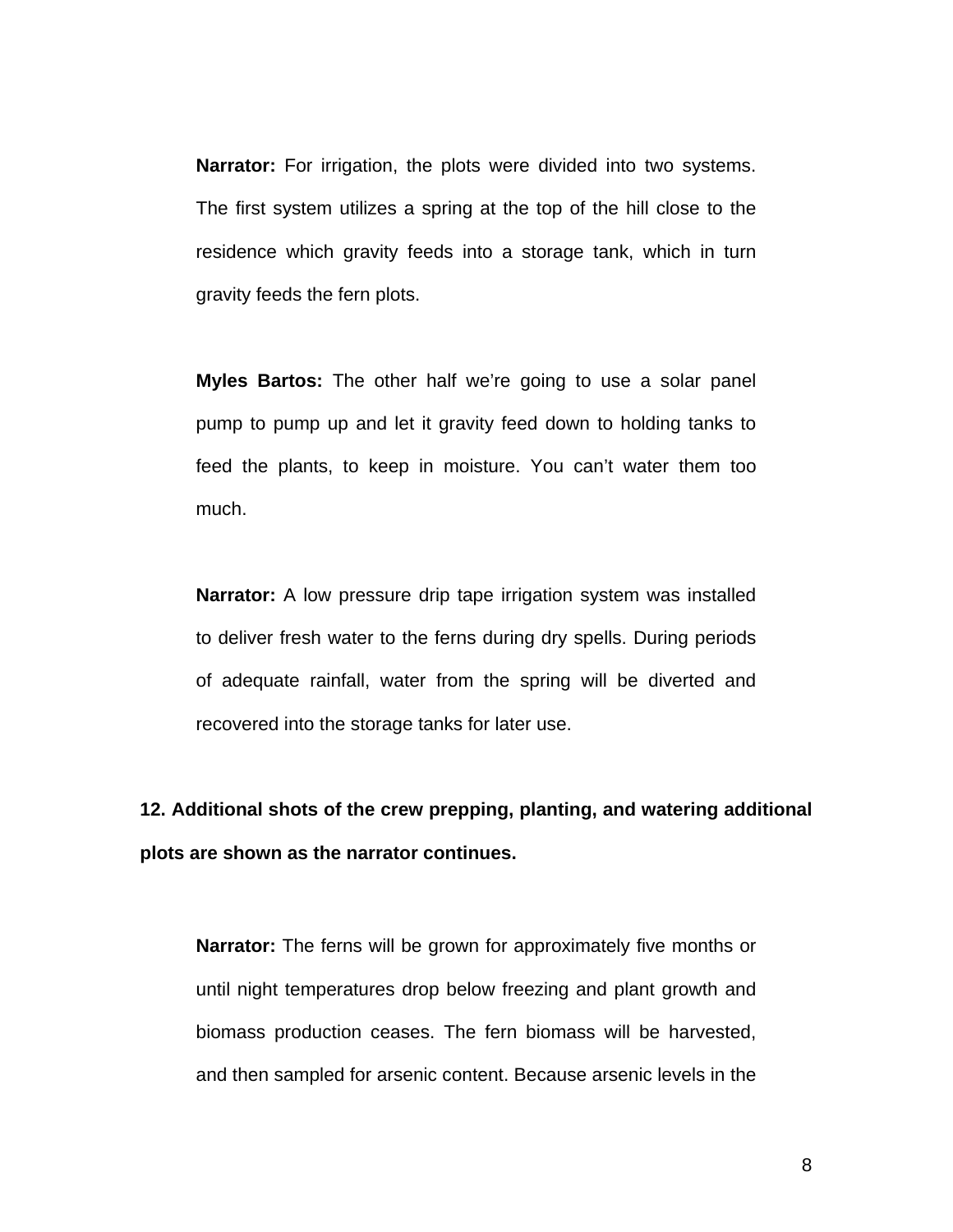harvested plants are expected to be below prescribed levels, they can then be disposed of in a municipal landfill.

**Shots of soil sampling are shown as the narrator and Michael Blaylock continue.** 

**Narrator:** Soil sampling will be conducted at the end of the growing season and compared to pre-planting samples to determine the ferns effectiveness.

**Michael Blaylock:** We're hopeful that for many of these areas that we're doing, that we can do it in one season. In some areas the arsenic concentrations are higher and it will take more than one season we anticipate. But for a large part of this site, we think we can do in it one year.

**13. Shots from through out the project are shown as the narrator, Michael Blaylock, Scott Fredericks, and Myles Bartos make closing comments.** 

**Narrator:** Phytoremediation is idea for targeting small areas like the 30 by 30 plots at the Crozet sites. The technology does have limitations though. At some sites contamination may just be too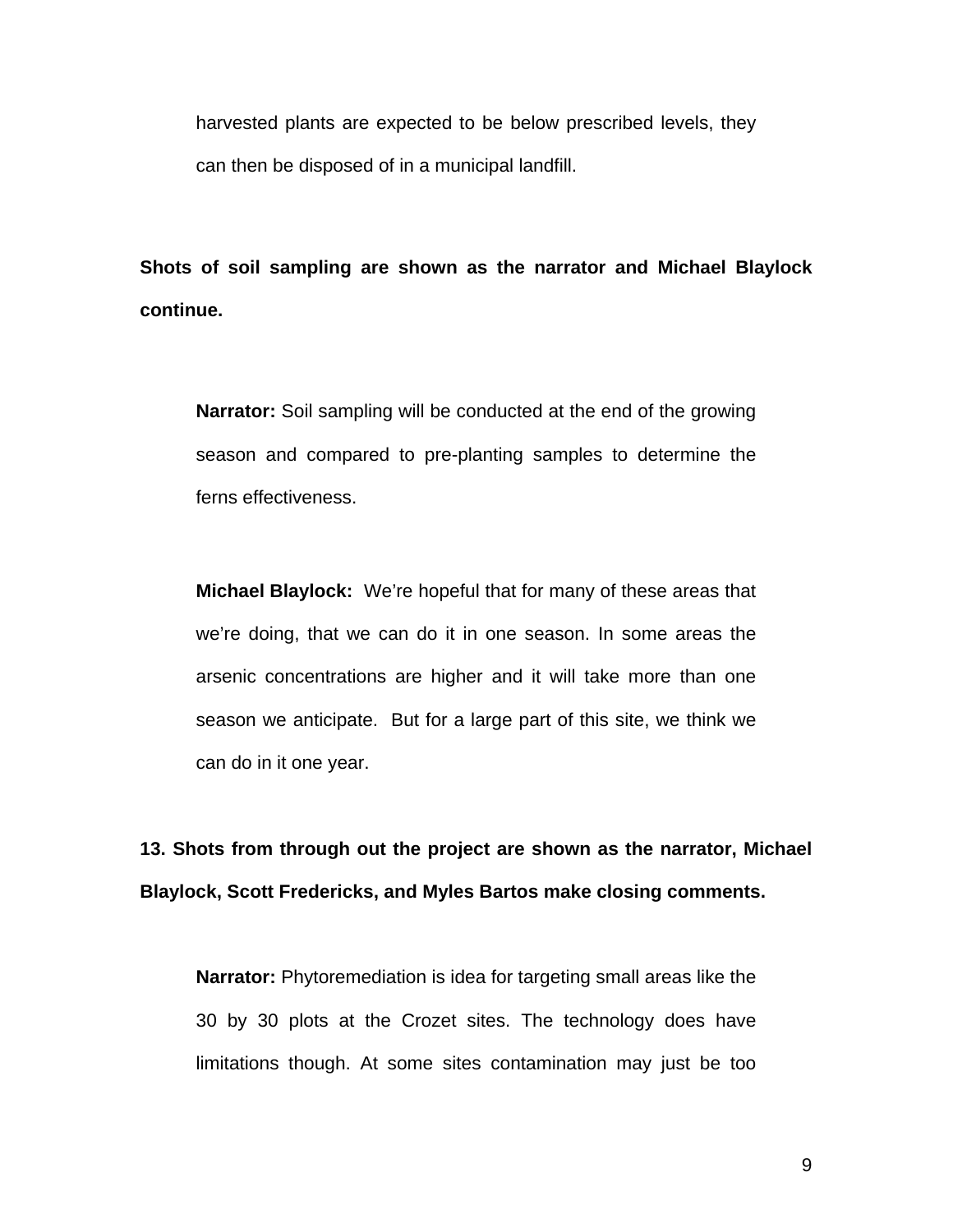deep for plant roots to reach. But under the right conditions, phytoremediation is a win for clean up teams and the public.

**Michael Blaylock:** One thing that I love about the work that I do is that everybody really likes this approach. People generally like the idea of being able to use a plant to take contamination out of the soil, that's something that has a lot of public appeal and I get a lot of positive feedback for it.

**Scott Fredericks:** And nothing succeeds like success. So this site is important, I think, because it represents what's it is we're seeing more of across the country in other states, especially on the west coast – old orchards that are being built upon, people retiring on them or they're just building homes as part of urban sprawl.

With this technology, It's very low impact and you're not using a lot of energy. What we're using here are sustainable, or clean energy forms. We're using solar panels to drive our pumps for the drip irrigation system and we're using a minimal amount of energy.

**Myles Bartos:** The goal here is not to be green, but it's a really good secondary thing. Our goal is to protect public health and the environment. This happens to be an alternative technology that will